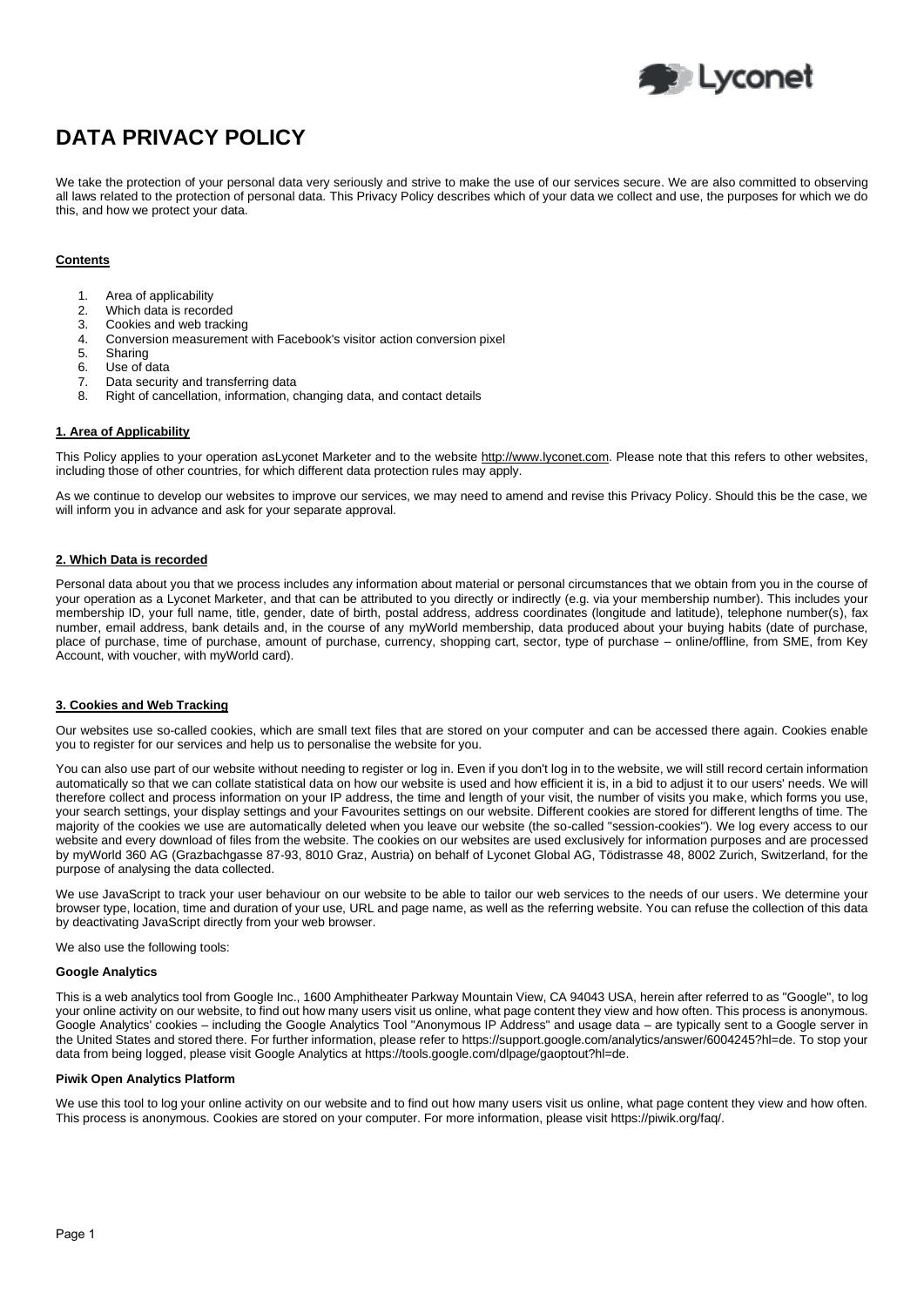

# **Google AdWords**

This is used to record website visits for advertising purposes (re-marketing) on Google and in the Display Network. When you visit the site, your browser saves cookies which make it possible to recognise you as a visitor when you visit other websites belonging to Google's advertising network. On these pages, visitors can then be presented with advertisements referring to the content they have previously viewed on other websites using Google's re-marketing feature. You can reject Google AdWords' tracking at http://www.google.com/settings/ads.

#### **Conversion Tracking by Google AdWords**

This is how we create conversion statistics that measure the effectiveness of our online advertising campaigns. The conversion tracking cookie is set when a user clicks on an ad served by Google. According to Google's privacy policy, no personally identifiable information is processed. If you do not want to be tracked, you can disable the Google Conversion tracking cookie through your Internet browser's internet settings.

#### **Salesforce Marketing Cloud**

This is how we record your behaviour on our website in order to optimise our offer. This way, we find out how many users visit us online, what page content they view and how often. This analysis is anonymous and is used in automatic processes to improve our offers using predictive intelligence. The behaviour of registered members on our websites is recorded to improve the user experience and identify relevant content. Salesforce's Cookies are typically sent to a Salesforce server in the USA and stored there.

#### **Microsoft Application Insights**

Application Insights is a service from Microsoft that enables us to monitor and improve the performance and usability of the Website. The service stores and analyzes anonymized telemetry data (Number of pageviews, page load times, exceptions encountered and tracing of AJAX dependencies). The cookies (-ai\_user, ai\_session) are usually transmitted to a Microsoft server in the USA and stored there.

#### **Hotjar**

We collect non-personal information, including standard internet log information and details of your behavioural patterns when you visit our website. This is done to enable us to provide you with a better user experience, to identify preferences, to diagnose technical problems, to analyse trends and to improve our website.

The following information may be collected related to your device and browser: device's IP address (captured and stored in an anonymized form), device screen resolution, device type (unique device identifiers), operating system, and browser type, geographic location (country only), preferred language used to display our website. The following information is collected related to your user interaction: mouse events (movements, location and clicks), keypresses.

For a sampling of visitors, Hotjar also records information which is collected from our website: referring URL and domain, pages visited, geographic location (country only), preferred language used to display our website, date and time when the website pages were accessed.

You may opt-out from having Hotjar collect your information when visiting our website at any time by visiting the [Opt-out](https://www.hotjar.com/opt-out) page https://www.hotjar.com/opt-out and clicking 'Disable Hotjar'.

In addition to the cookies described in the analysis tools used, the following additional cookies are used:

| Cookie                         | Domain  | <b>Purpose / Function</b>                     |
|--------------------------------|---------|-----------------------------------------------|
| language                       | Lyconet | This cookie stores the user's language set-   |
|                                |         | tings.                                        |
| cookiesession1                 | Lyconet | This cookie is used to distribute the load of |
|                                |         | HTTP requests in the network infrastructure.  |
| authSession                    | Lyconet | Cook that is created for the duration of a    |
|                                |         | session and contains a session ID             |
| authToken                      | Lyconet | Authentication cookie created for logged-in   |
|                                |         | users so that they can be clearly identified  |
| lyo_AT_cookie_privacystatement | Lyconet | This cookie is used to track whether the      |
|                                |         | website user has agreed to the use of cook-   |
|                                |         | ies                                           |
| RequestVerification Token      | Lyconet | An anti-fraud token cookie used to prevent    |
|                                |         | <b>CSRF</b> attacks                           |

Please note that most internet browsers are set to accept cookies by default. You can change the settings in your browser so that all or certain cookies are rejected or so that you are asked if you would like to accept new cookies. You will find instructions on how to do this under the "Help" function in the menu bar on most browsers. These instructions will normally tell you how to delete existing cookies as well.

Please note that you may not be able to use all the features on our websites if you do not accept any cookies or not all cookies

By using our website, you agree that the above cookies and tools may be used.

#### **4. Conversion Measurement with the Facebook Pixel**

We use the "Facebook-Pixel" by Facebook Inc., 1601 S. California Ave, Palo Alto, CA 94304, USA ("Facebook") within our website with your consent. This is a cookie, a small text file that is stored on your computer and can be retrieved there. It can be used to track users' actions after they have viewed or clicked on a Facebook ad. This enables us to track the effectiveness of Facebook advertising for statistical and market research purposes. The data collected in this way is anonymous for us, so it does not allow us to conclude the identity of users. However, the Facebook data is stored and processed so that a connection to the respective user profile can be made, and Facebook can use the data for its own advertising purposes, according to the Facebook Data Usage Guideline (https://www.facebook.com/about/privacy/). You can enable Facebook and its partners to place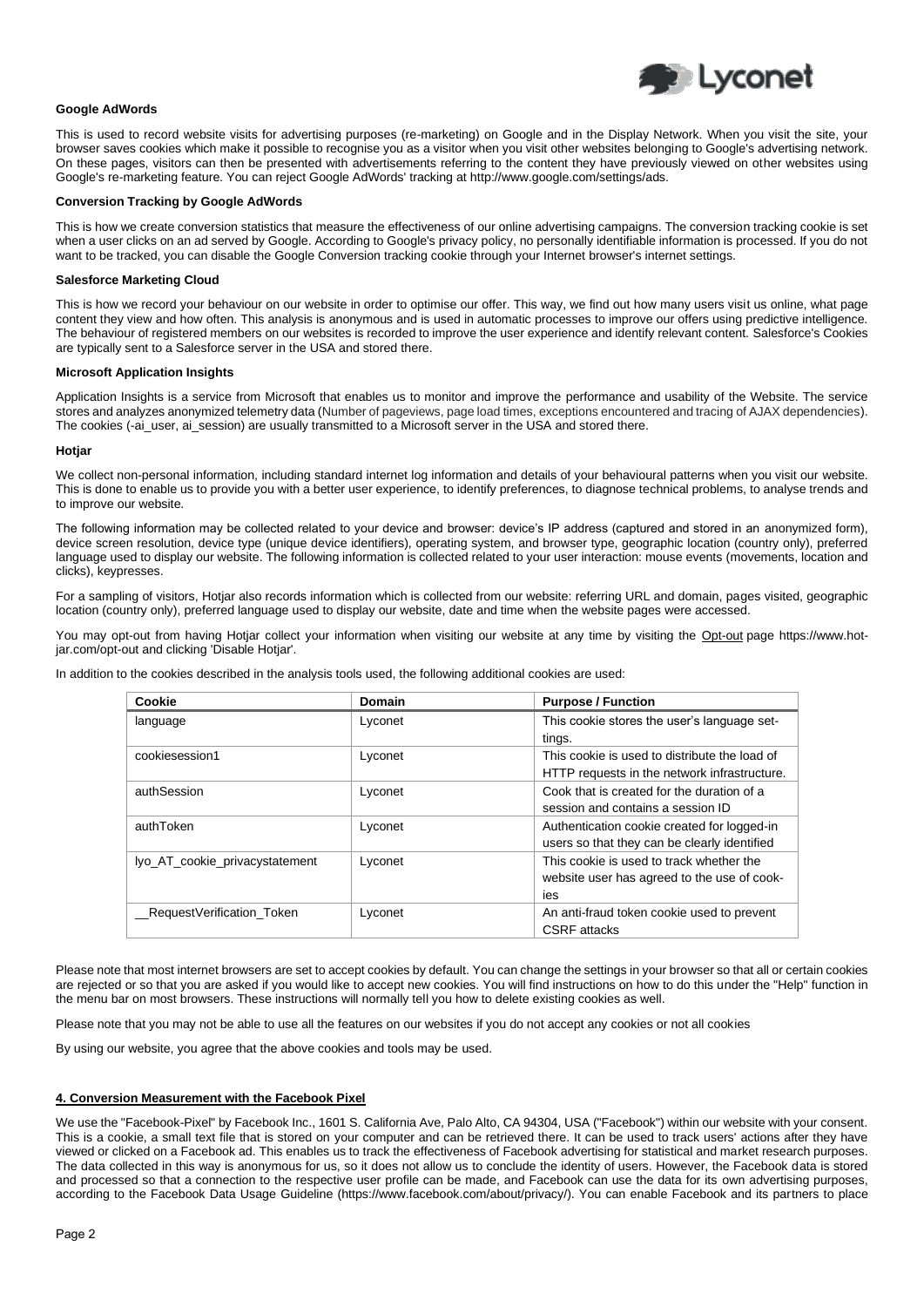advertising on and outside of Facebook. A cookie for these purposes can also be stored on your computer. By using the website, you agree to the use of the visitor action pixel.

**D** Lyconet

# **5. Sharing**

Integrated on the website are share buttons of the social networks **Twitter Inc**., 795 Folsom St., Suite 600, San Francisco, CA 94107, USA, **XING**, which is operated by XING AG, Dammtorstraße 30, 20354 Hamburg, Germany, **LinkedIn** Corporation, 2029 Stierlin Court, Mountain View, CA 94043, USA and **Facebook**, 1601 South California Avenue, Palo Alto, CA 94304, United States. There is also an integrated share button for e-mails. These share buttons can be recognised by their logos.

All share buttons are set up in compliance with data protection. A direct connection is only established between your browser and the server of the operator of the respective social network once you click on the website's respective share button (and only then). According to the operators of the social networks mentioned, no personal data is collected from the social networks unless you click on the respective share button. This data, including the IP address, is only collected and processed for logged-in members. If you do not wish to have a record of your visit to our website allocated to your social network account, please log out of the user account of the respective social network.

At this point, we would point out that, as a provider of the website, we have no knowledge of the content of the transmitted data or how the social networks use it. For more information on data use by social networks, see the respective social network's privacy policy.

# **6. Use of data**

We use your personal data only in compliance with legal requirements. We collect and process the personal data that you provide to us during your registration as a Lyconet Marketer, as well as in the course of your activity in connection with the Marketing Agency, is recorded and processed exclusively within the framework of our contractual obligations to you, and moreover only in cases in which you specifically give us your consent thereto.

For example, we use your data to communicate with you, in order to verify your identity, and to enable us to provide you with your personal login area on the Lyconet website, so that we can handle your enquiries and orders and provide you with our services. Furthermore, we use your data to determine the benefits due to you as a result of your activity in connection with the Marketing Agency and allocate them to you.

If you have given us your separate consent, we will also use your data to inform you, for example, of offers and promotions from our partner companies.

# **7. Data security and and transferring data**

In order to protect your data, we use, among other things, encryption for data transmission (SSL encryption), firewalls, hacker defence programmes and other state-of-the-art security devices. When communicating via e-mail, the security of the data can only be guaranteed by us according to the latest state-of-the-art technology.

Your personal data will generally be used by Lyconet Global AG as the Lyconet Marketer's contractual partner, which also serves as the service provider for myWorld 360 AG, (Grazbachgasse 87-93, 8010 Graz, Austria). Your personal data can, however, be forwarded/transferred to certain [service providers,](https://l.lyocdn.com/large/download/public/agreements/linksprivacypolicy/en-category-service-provider.pdf) as well as within th[e Lyoness Group,](https://l.lyocdn.com/large/download/public/agreements/linksprivacypolicy/en-lyoness-list-privacy-policy.pdf) th[e Lyconet Group](https://l.lyocdn.com/large/download/public/agreements/linksprivacypolicy/en-lyconet-list-privacy-policy.pdf) and the [myWorld Group](https://l.lyocdn.com/large/download/public/agreements/linksprivacypolicy/en-myworld-list-privacy-policy.pdf) as listed below:

To carry out our services, communicate with members and manage our online presence we use certain service providers. We assure you that we carefully select these service providers to ensure legal and secure data processing. In addition, we have obliged the service providers to use your personal data only according to our specific instructions and according to the Data Protection in accordance with the relevant laws of the United Arab Emirates. Further use of the data by these service providers is prohibited.

In addition, we will transfer your personal data within the Lyconet Group, insofar as this is necessary to you for the purpose of electronic processing and administration, or for the provision of a specific service, ensuring the necessary data security measures are taken. The Lyconet Group companies are also obliged by us only to use your personal data for the sole purpose for which it was given, as provided for in the Data Protection in accordance with the relevant laws of the United Arab Emirates. In particular, the affected services are as follows: contact via electronic messages (e.g. e-mail, SMS or push notifications), by fax, by telephone or by letter for information about partner company products and promotions, identification of promotions corresponding to your interests, conducting satisfaction surveys, operating hotlines, and processing transactions. The Lyconet Group operates internationally. Our business activities, management structures and technical infrastructure transcend national borders. We therefore send your personal data abroad as well. Transfer of your personal data to the Member States of the European Economic Area, to Switzerland and to other countries with adequate data protection requires no further consent. If, however, your personal data is transferred to any country other than those mentioned above, we will obtain your separate consent in advance.

We will not pass on your personal data to any persons other than the above-mentioned service providers and Lyconet companies, unless you have given us your consent thereto.

# **8. Right of withdrawal, information, changing data and contact details**

**You have the option, at any time to withdraw your consent regarding the future use of your personal data used on this website without stating a reason. By withdrawing your consent, we no longer shall have the right to use your data. If you wish to withdraw your consent, please send a written declaration (by letter or e-mail) to the following address:**

Lyconet Global AG Tödistrasse 48 8002 Zurich